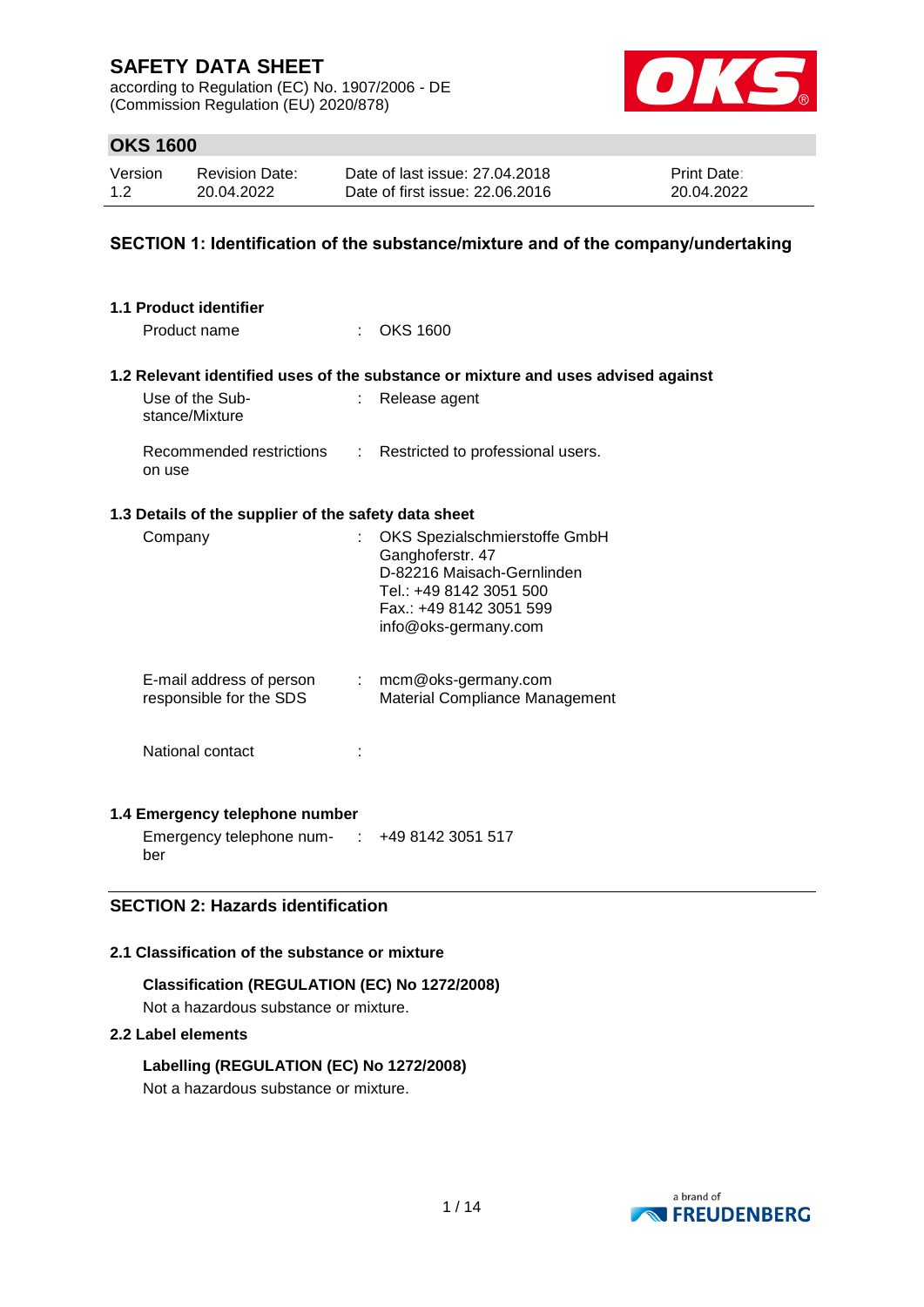according to Regulation (EC) No. 1907/2006 - DE (Commission Regulation (EU) 2020/878)



## **OKS 1600**

| Version | <b>Revision Date:</b> | Date of last issue: 27,04,2018  | <b>Print Date:</b> |
|---------|-----------------------|---------------------------------|--------------------|
| 1.2     | 20.04.2022            | Date of first issue: 22.06.2016 | 20.04.2022         |

#### **2.3 Other hazards**

This substance/mixture contains no components considered to be either persistent, bioaccumulative and toxic (PBT), or very persistent and very bioaccumulative (vPvB) at levels of 0.1% or higher.

Ecological information: The substance/mixture does not contain components considered to have endocrine disrupting properties according to REACH Article 57(f) or Commission Delegated regulation (EU) 2017/2100 or Commission Regulation (EU) 2018/605 at levels of 0.1% or higher.

Toxicological information: The substance/mixture does not contain components considered to have endocrine disrupting properties according to REACH Article 57(f) or Commission Delegated regulation (EU) 2017/2100 or Commission Regulation (EU) 2018/605 at levels of 0.1% or higher.

## **SECTION 3: Composition/information on ingredients**

#### **3.2 Mixtures**

| Chemical nature              | : Aqueous solution<br>Esters |
|------------------------------|------------------------------|
| <b>Components</b><br>Remarks | No hazardous ingredients     |

#### **SECTION 4: First aid measures**

#### **4.1 Description of first aid measures**

| If inhaled              | : Remove person to fresh air. If signs/symptoms continue, get<br>medical attention.<br>Keep patient warm and at rest.<br>If breathing is irregular or stopped, administer artificial respira-<br>tion. |
|-------------------------|--------------------------------------------------------------------------------------------------------------------------------------------------------------------------------------------------------|
| In case of skin contact | : Remove contaminated clothing. If irritation develops, get med-<br>ical attention.<br>In case of contact, immediately flush skin with plenty of water.                                                |
| In case of eye contact  | : Rinse immediately with plenty of water, also under the eyelids,<br>for at least 10 minutes.<br>If eye irritation persists, consult a specialist.                                                     |
| If swallowed            | $\therefore$ Move the victim to fresh air.<br>Do NOT induce vomiting.<br>Rinse mouth with water.                                                                                                       |

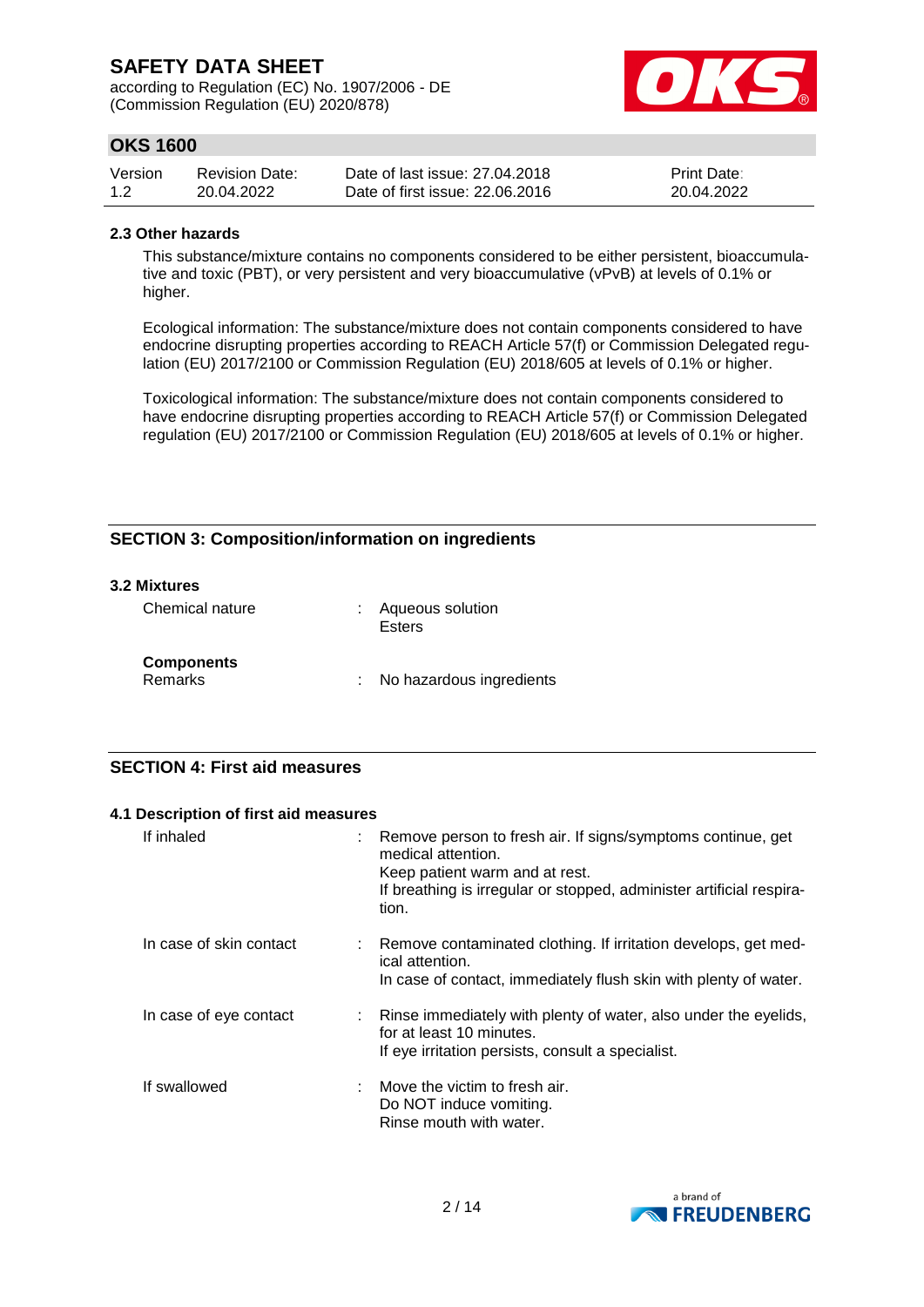according to Regulation (EC) No. 1907/2006 - DE (Commission Regulation (EU) 2020/878)



## **OKS 1600**

| Version | <b>Revision Date:</b> | Date of last issue: 27,04,2018  | <b>Print Date:</b> |
|---------|-----------------------|---------------------------------|--------------------|
| 1.2     | 20.04.2022            | Date of first issue: 22,06,2016 | 20.04.2022         |

#### **4.2 Most important symptoms and effects, both acute and delayed**

| Symptoms | No information available. |
|----------|---------------------------|
|          |                           |

Risks : None known.

### **4.3 Indication of any immediate medical attention and special treatment needed**

Treatment : No information available.

### **SECTION 5: Firefighting measures**

#### **5.1 Extinguishing media**

| Suitable extinguishing media      | Use water spray, alcohol-resistant foam, dry chemical or car-<br>bon dioxide. |
|-----------------------------------|-------------------------------------------------------------------------------|
| Unsuitable extinguishing<br>media | : High volume water jet                                                       |
|                                   |                                                                               |

## **5.2 Special hazards arising from the substance or mixture**

| Hazardous combustion prod- : Carbon oxides |  |
|--------------------------------------------|--|
| ucts                                       |  |

#### **5.3 Advice for firefighters**

| Special protective equipment :<br>for firefighters |  | In the event of fire, wear self-contained breathing apparatus.<br>Use personal protective equipment. Exposure to decomposi-<br>tion products may be a hazard to health. |  |  |
|----------------------------------------------------|--|-------------------------------------------------------------------------------------------------------------------------------------------------------------------------|--|--|
| Further information                                |  | Standard procedure for chemical fires.                                                                                                                                  |  |  |

## **SECTION 6: Accidental release measures**

|                                      | 6.1 Personal precautions, protective equipment and emergency procedures                                                                                                                                                  |
|--------------------------------------|--------------------------------------------------------------------------------------------------------------------------------------------------------------------------------------------------------------------------|
| Personal precautions                 | Evacuate personnel to safe areas.<br>Use personal protective equipment.<br>Refer to protective measures listed in sections 7 and 8.                                                                                      |
| <b>6.2 Environmental precautions</b> |                                                                                                                                                                                                                          |
| Environmental precautions            | : Try to prevent the material from entering drains or water<br>courses.<br>Prevent further leakage or spillage if safe to do so.<br>Local authorities should be advised if significant spillages<br>cannot be contained. |

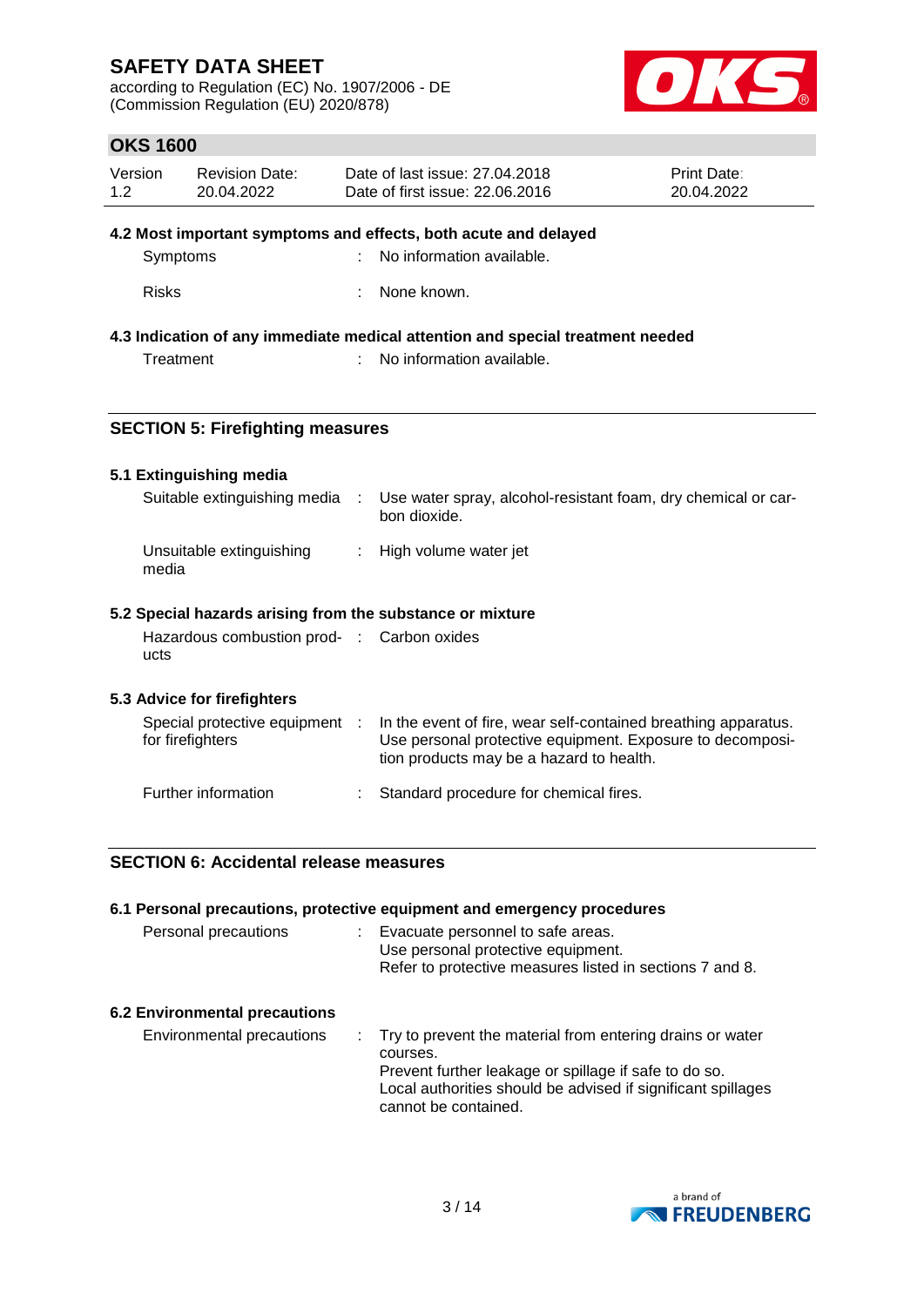according to Regulation (EC) No. 1907/2006 - DE (Commission Regulation (EU) 2020/878)



## **OKS 1600**

| Version | <b>Revision Date:</b> | Date of last issue: 27,04,2018  | <b>Print Date:</b> |
|---------|-----------------------|---------------------------------|--------------------|
| 1.2     | 20.04.2022            | Date of first issue: 22,06,2016 | 20.04.2022         |

#### **6.3 Methods and material for containment and cleaning up**

Methods for cleaning up : Contain spillage, and then collect with non-combustible absorbent material, (e.g. sand, earth, diatomaceous earth, vermiculite) and place in container for disposal according to local / national regulations (see section 13).

#### **6.4 Reference to other sections**

For personal protection see section 8.

#### **SECTION 7: Handling and storage**

#### **7.1 Precautions for safe handling**

| Advice on safe handling                                          | For personal protection see section 8.<br>Smoking, eating and drinking should be prohibited in the ap-<br>plication area.<br>Wash hands and face before breaks and immediately after<br>handling the product.                                                   |
|------------------------------------------------------------------|-----------------------------------------------------------------------------------------------------------------------------------------------------------------------------------------------------------------------------------------------------------------|
| Hygiene measures                                                 | Wash face, hands and any exposed skin thoroughly after<br>handling.                                                                                                                                                                                             |
| 7.2 Conditions for safe storage, including any incompatibilities |                                                                                                                                                                                                                                                                 |
| Requirements for storage<br>areas and containers                 | Store in original container. Keep container closed when not in<br>use. Keep in a dry, cool and well-ventilated place. Containers<br>which are opened must be carefully resealed and kept upright<br>to prevent leakage. Store in accordance with the particular |

national regulations. Keep in properly labelled containers.

Protect from frost.

Storage class (TRGS 510) : 12, Non Combustible Liquids

#### **7.3 Specific end use(s)**

Specific use(s) : Specific instructions for handling, not required.

#### **SECTION 8: Exposure controls/personal protection**

#### **8.1 Control parameters**

Contains no substances with occupational exposure limit values.

#### **8.2 Exposure controls**

# **Engineering measures**

none

#### **Personal protective equipment**

Eye protection : Safety glasses with side-shields

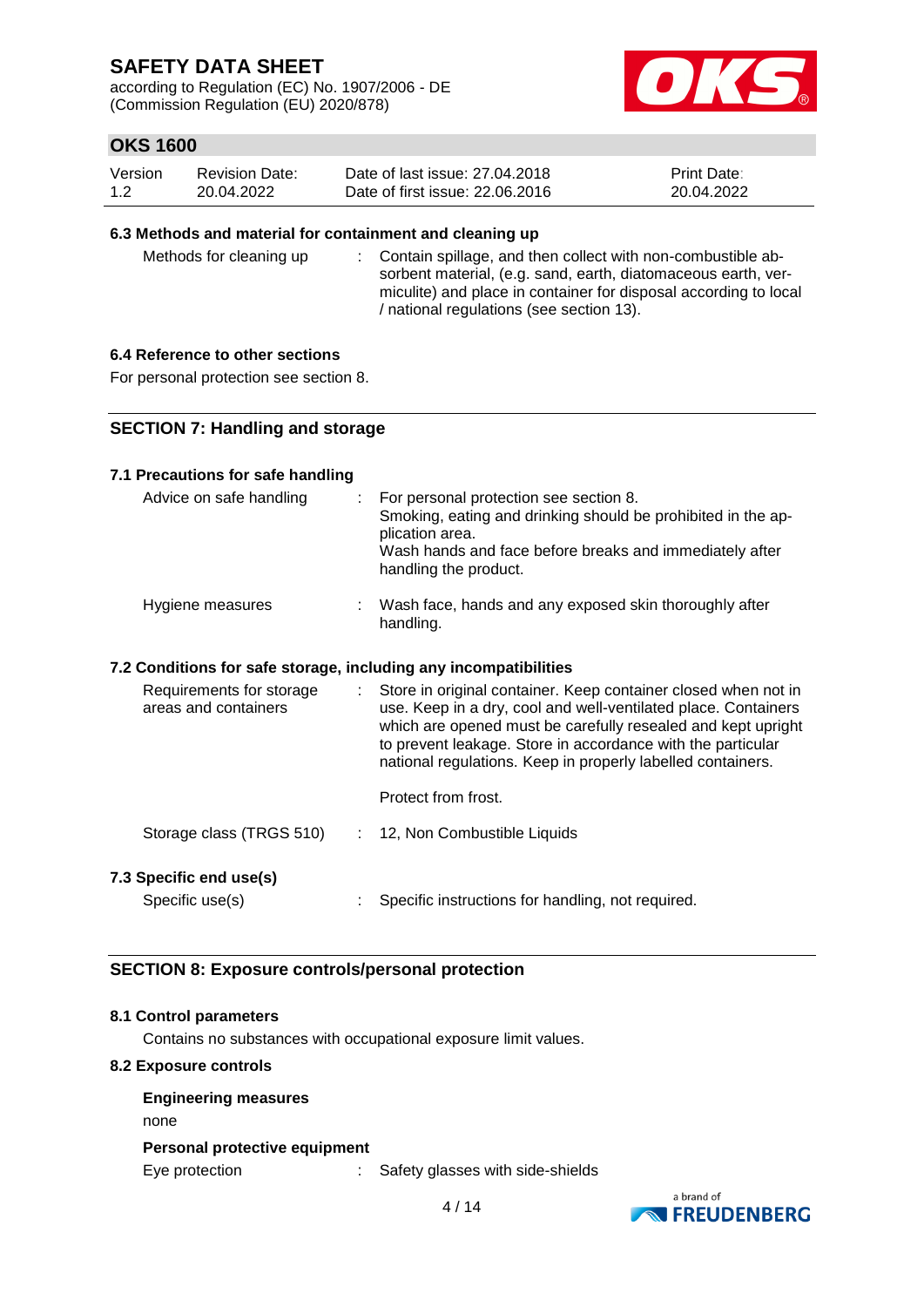according to Regulation (EC) No. 1907/2006 - DE (Commission Regulation (EU) 2020/878)



## **OKS 1600**

| Version<br>1.2 | <b>Revision Date:</b><br>20.04.2022                                   | Date of last issue: 27.04.2018<br>Date of first issue: 22.06.2016                                                                                                                                                                                                                                                                                                            | Print Date:<br>20.04.2022 |
|----------------|-----------------------------------------------------------------------|------------------------------------------------------------------------------------------------------------------------------------------------------------------------------------------------------------------------------------------------------------------------------------------------------------------------------------------------------------------------------|---------------------------|
|                | Hand protection<br>Material<br>Break through time<br>Protective index | Nitrile rubber<br>$> 10$ min<br>Class 1                                                                                                                                                                                                                                                                                                                                      |                           |
|                | <b>Remarks</b>                                                        | For prolonged or repeated contact use protective gloves. The<br>break through time depends amongst other things on the<br>material, the thickness and the type of glove and therefore<br>has to be measured for each case.<br>The selected protective gloves have to satisfy the specifica-<br>tions of Regulation (EU) 2016/425 and the standard EN 374<br>derived from it. |                           |
|                | Respiratory protection                                                | Not required; except in case of aerosol formation.                                                                                                                                                                                                                                                                                                                           |                           |
|                | Filter type                                                           | Filter type A-P                                                                                                                                                                                                                                                                                                                                                              |                           |
|                | Protective measures                                                   | The type of protective equipment must be selected according<br>to the concentration and amount of the dangerous substance<br>at the specific workplace.<br>Choose body protection in relation to its type, to the concen-<br>tration and amount of dangerous substances, and to the spe-<br>cific work-place.                                                                |                           |

## **SECTION 9: Physical and chemical properties**

### **9.1 Information on basic physical and chemical properties**

| Physical state                                                          | t.       | liquid            |
|-------------------------------------------------------------------------|----------|-------------------|
| Colour                                                                  | t.       | white             |
| Odour                                                                   |          | characteristic    |
| Odour Threshold                                                         |          | No data available |
|                                                                         |          |                   |
| Melting point/range                                                     | t.       | No data available |
| Boiling point/boiling range                                             | <b>.</b> | 100 °C            |
| Flammability (solid, gas)                                               | t.       | Not applicable    |
| Upper explosion limit / Upper :<br>flammability limit                   |          | No data available |
| Lower explosion limit / Lower : No data available<br>flammability limit |          |                   |

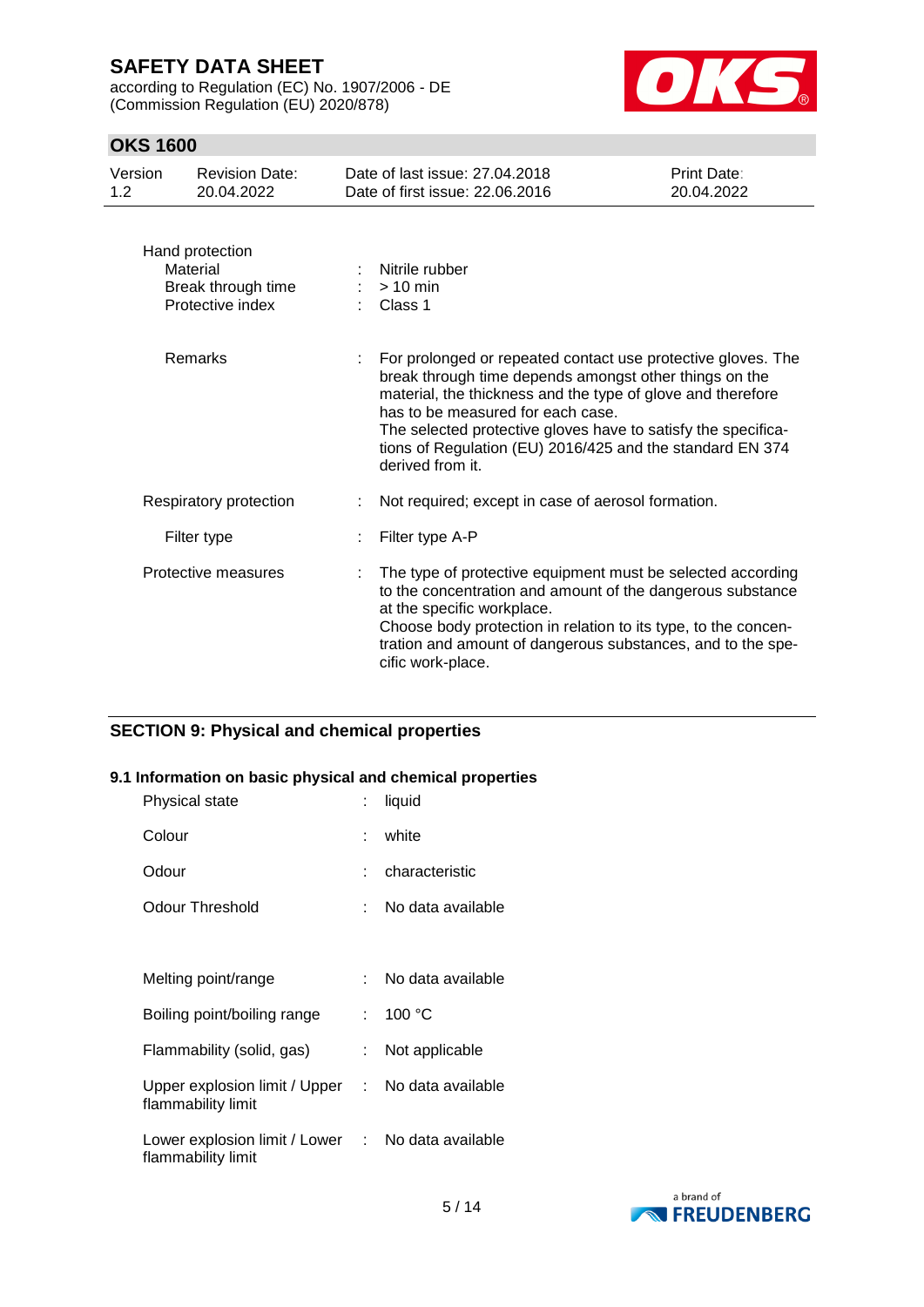according to Regulation (EC) No. 1907/2006 - DE (Commission Regulation (EU) 2020/878)



## **OKS 1600**

| Version<br>1.2 |                     | <b>Revision Date:</b><br>20.04.2022        |   | Date of last issue: 27.04.2018<br>Date of first issue: 22.06.2016    | Print Date:<br>20.04.2022 |
|----------------|---------------------|--------------------------------------------|---|----------------------------------------------------------------------|---------------------------|
|                |                     |                                            |   |                                                                      |                           |
|                | Flash point         |                                            |   | Not applicable                                                       |                           |
|                |                     | Auto-ignition temperature                  | ÷ | No data available                                                    |                           |
|                |                     | Decomposition temperature                  | ÷ | No data available                                                    |                           |
|                | pH                  |                                            |   | 6 $(20 °C)$<br>Concentration: 100 %                                  |                           |
|                | Viscosity           | Viscosity, dynamic                         |   | No data available                                                    |                           |
|                |                     | Viscosity, kinematic                       | ÷ | No data available                                                    |                           |
|                |                     | Solubility(ies)<br>Water solubility        | ÷ | soluble                                                              |                           |
|                |                     | Solubility in other solvents               | ÷ | No data available                                                    |                           |
|                |                     | Partition coefficient: n-<br>octanol/water |   | No data available                                                    |                           |
|                |                     | Vapour pressure                            |   | $\leq$ 1.100 hPa (50 °C)                                             |                           |
|                |                     | Relative density                           |   | 0,98(20 °C)<br>Reference substance: Water<br>The value is calculated |                           |
|                | Density             |                                            |   | 0,98 g/cm3<br>(20 °C)<br>Method: DIN 51757                           |                           |
|                | <b>Bulk density</b> |                                            |   | No data available                                                    |                           |
|                |                     | Relative vapour density                    |   | No data available                                                    |                           |
|                |                     | 9.2 Other information                      |   |                                                                      |                           |
|                | <b>Explosives</b>   |                                            |   | Not explosive                                                        |                           |
|                |                     | Oxidizing properties                       |   | No data available                                                    |                           |
|                | Self-ignition       |                                            |   | No data available                                                    |                           |
|                |                     | Evaporation rate                           |   | No data available                                                    |                           |
|                |                     | Sublimation point                          |   | No data available                                                    |                           |

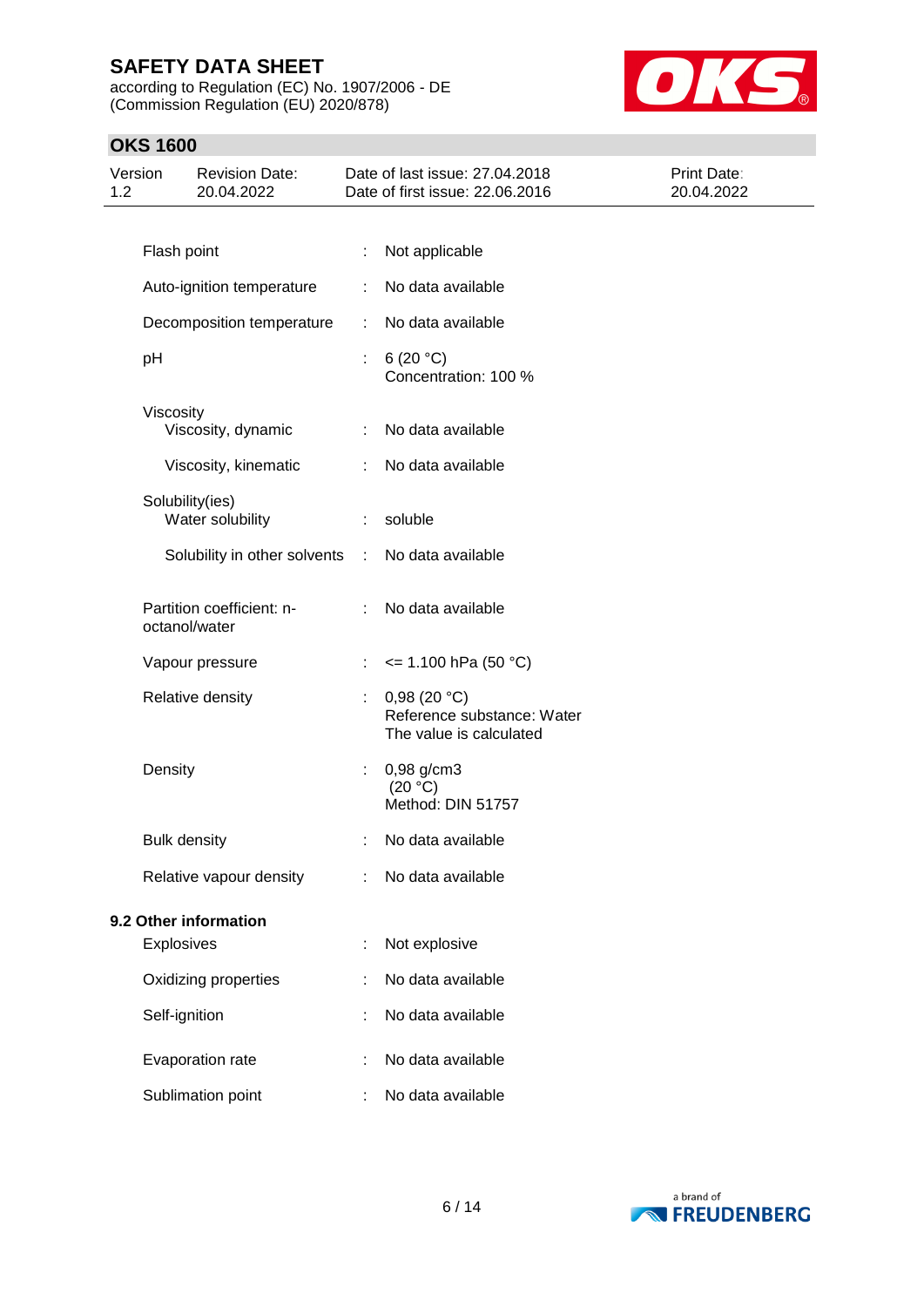according to Regulation (EC) No. 1907/2006 - DE (Commission Regulation (EU) 2020/878)



## **OKS 1600**

| Version | <b>Revision Date:</b> | Date of last issue: 27,04,2018  | <b>Print Date:</b> |
|---------|-----------------------|---------------------------------|--------------------|
| 1.2     | 20.04.2022            | Date of first issue: 22.06.2016 | 20.04.2022         |
|         |                       |                                 |                    |

Hazardous reactions : No dangerous reaction known under conditions of normal use.

### **SECTION 10: Stability and reactivity**

#### **10.1 Reactivity**

No hazards to be specially mentioned.

#### **10.2 Chemical stability**

Stable under normal conditions.

#### **10.3 Possibility of hazardous reactions**

| 10.4 Conditions to avoid |  |
|--------------------------|--|

| Conditions to avoid | No conditions to be specially mentioned. |
|---------------------|------------------------------------------|
|                     |                                          |

#### **10.5 Incompatible materials**

Materials to avoid : No materials to be especially mentioned.

#### **10.6 Hazardous decomposition products**

No decomposition if stored and applied as directed.

## **SECTION 11: Toxicological information**

#### **11.1 Information on hazard classes as defined in Regulation (EC) No 1272/2008**

| <b>Acute toxicity</b>                    |                            |                                             |
|------------------------------------------|----------------------------|---------------------------------------------|
| <b>Product:</b>                          |                            |                                             |
| Acute inhalation toxicity                | ÷.                         | Remarks: This information is not available. |
| Acute dermal toxicity                    | t.                         | Remarks: This information is not available. |
| <b>Skin corrosion/irritation</b>         |                            |                                             |
| <b>Product:</b>                          |                            |                                             |
| <b>Remarks</b>                           | $\epsilon$                 | This information is not available.          |
| Serious eye damage/eye irritation        |                            |                                             |
| <b>Product:</b>                          |                            |                                             |
| <b>Remarks</b>                           | $\mathbf{r}_{\mathrm{in}}$ | This information is not available.          |
| <b>Respiratory or skin sensitisation</b> |                            |                                             |
| <b>Product:</b>                          |                            |                                             |
| Remarks                                  | ÷                          | This information is not available.          |
|                                          |                            |                                             |

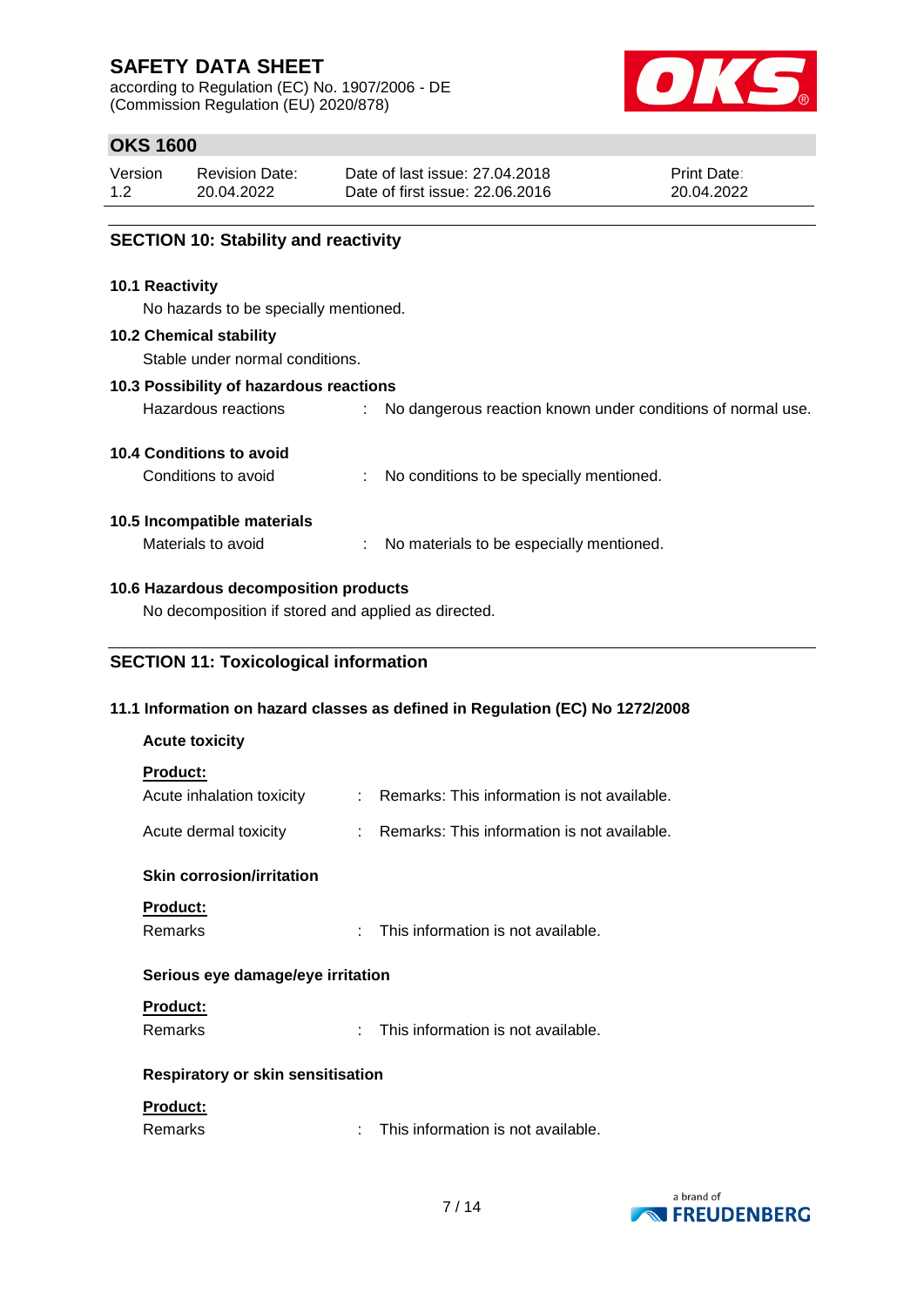according to Regulation (EC) No. 1907/2006 - DE (Commission Regulation (EU) 2020/878)



## **OKS 1600**

| Version<br>1.2 |                 | <b>Revision Date:</b><br>20.04.2022    | Date of last issue: 27,04,2018<br>Date of first issue: 22.06.2016                                                                                                                                                                                                         | <b>Print Date:</b><br>20.04.2022 |
|----------------|-----------------|----------------------------------------|---------------------------------------------------------------------------------------------------------------------------------------------------------------------------------------------------------------------------------------------------------------------------|----------------------------------|
|                |                 | Germ cell mutagenicity                 |                                                                                                                                                                                                                                                                           |                                  |
|                | <b>Product:</b> |                                        |                                                                                                                                                                                                                                                                           |                                  |
|                |                 | Genotoxicity in vitro                  | : Remarks: No data available                                                                                                                                                                                                                                              |                                  |
|                |                 | Genotoxicity in vivo                   | Remarks: No data available                                                                                                                                                                                                                                                |                                  |
|                |                 | Carcinogenicity                        |                                                                                                                                                                                                                                                                           |                                  |
|                | Product:        |                                        |                                                                                                                                                                                                                                                                           |                                  |
|                | Remarks         |                                        | No data available                                                                                                                                                                                                                                                         |                                  |
|                |                 | <b>Reproductive toxicity</b>           |                                                                                                                                                                                                                                                                           |                                  |
|                | Product:        |                                        |                                                                                                                                                                                                                                                                           |                                  |
|                |                 | Effects on fertility                   | : Remarks: No data available                                                                                                                                                                                                                                              |                                  |
|                | ment            | Effects on foetal develop-             | : Remarks: No data available                                                                                                                                                                                                                                              |                                  |
|                |                 | <b>Repeated dose toxicity</b>          |                                                                                                                                                                                                                                                                           |                                  |
|                | <b>Product:</b> |                                        |                                                                                                                                                                                                                                                                           |                                  |
|                | Remarks         |                                        | This information is not available.                                                                                                                                                                                                                                        |                                  |
|                |                 | <b>Aspiration toxicity</b>             |                                                                                                                                                                                                                                                                           |                                  |
|                | <b>Product:</b> |                                        |                                                                                                                                                                                                                                                                           |                                  |
|                |                 | This information is not available.     |                                                                                                                                                                                                                                                                           |                                  |
|                |                 | 11.2 Information on other hazards      |                                                                                                                                                                                                                                                                           |                                  |
|                |                 | <b>Endocrine disrupting properties</b> |                                                                                                                                                                                                                                                                           |                                  |
|                | <b>Product:</b> |                                        |                                                                                                                                                                                                                                                                           |                                  |
|                | Assessment      |                                        | The substance/mixture does not contain components consid-<br>ered to have endocrine disrupting properties according to<br>REACH Article 57(f) or Commission Delegated regulation<br>(EU) 2017/2100 or Commission Regulation (EU) 2018/605 at<br>levels of 0.1% or higher. |                                  |
|                |                 | <b>Further information</b>             |                                                                                                                                                                                                                                                                           |                                  |
|                | Product:        |                                        |                                                                                                                                                                                                                                                                           |                                  |
|                | Remarks         |                                        | Information given is based on data on the components and<br>the toxicology of similar products.                                                                                                                                                                           |                                  |

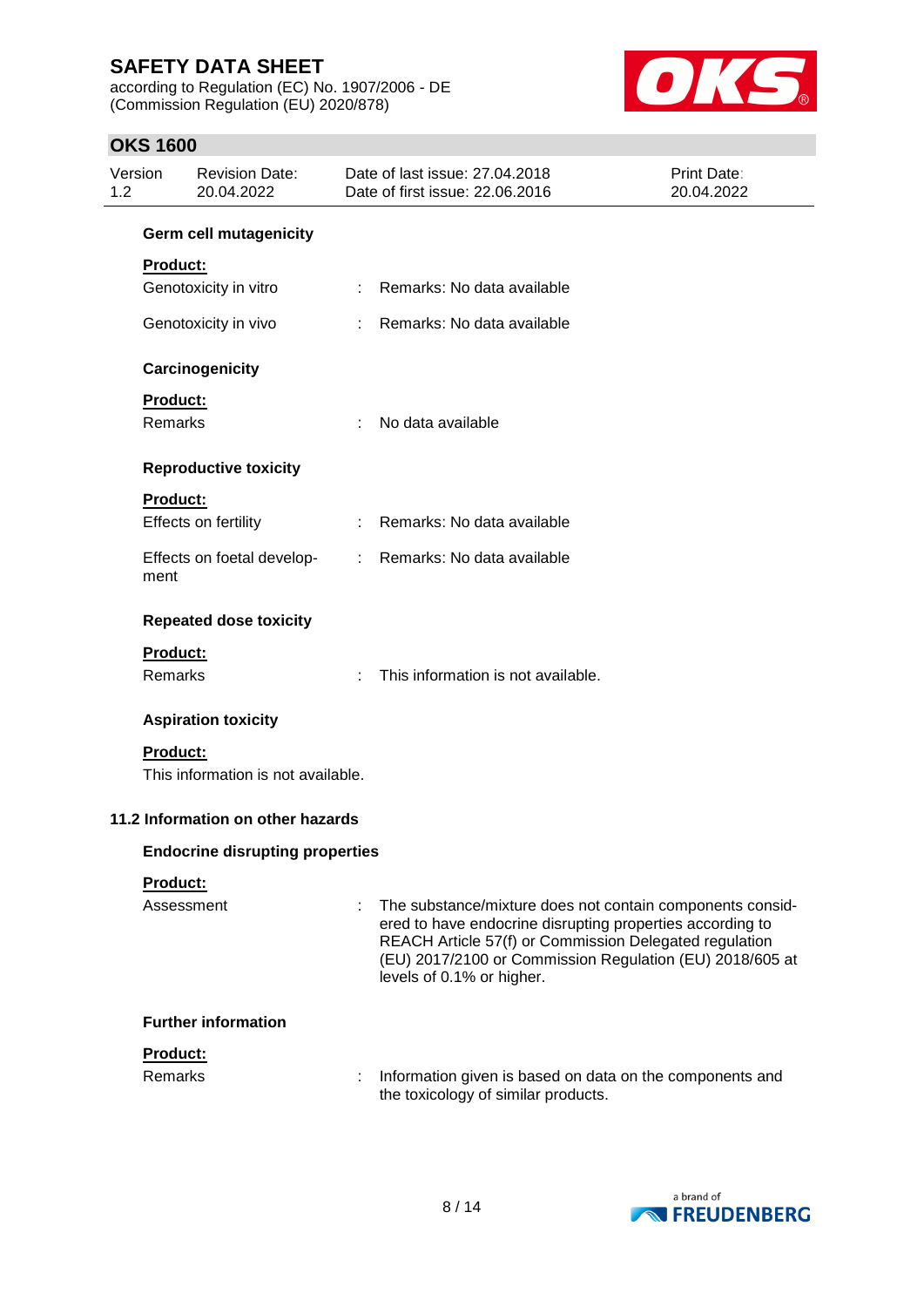according to Regulation (EC) No. 1907/2006 - DE (Commission Regulation (EU) 2020/878)



## **OKS 1600**

| Version | <b>Revision Date:</b> | Date of last issue: 27,04,2018  | <b>Print Date:</b> |
|---------|-----------------------|---------------------------------|--------------------|
| 1.2     | 20.04.2022            | Date of first issue: 22,06,2016 | 20.04.2022         |

### **SECTION 12: Ecological information**

#### **12.1 Toxicity**

| <b>Product:</b>                                                                     |                              |
|-------------------------------------------------------------------------------------|------------------------------|
| Toxicity to fish                                                                    | : Remarks: No data available |
| Toxicity to daphnia and other : Remarks: No data available<br>aquatic invertebrates |                              |
| Toxicity to algae/aquatic : Remarks: No data available<br>plants                    |                              |
| Toxicity to microorganisms                                                          | Remarks: No data available   |
| 12.2 Persistence and degradability                                                  |                              |
| <b>Product:</b>                                                                     |                              |
| Biodegradability                                                                    | : Remarks: No data available |
| Physico-chemical removabil- : Remarks: No data available<br>ity                     |                              |
| 12.3 Bioaccumulative potential                                                      |                              |

#### **Product:**

| Bioaccumulation | : Remarks: This mixture contains no substance considered to |
|-----------------|-------------------------------------------------------------|
|                 | be persistent, bioaccumulating and toxic (PBT).             |
|                 | This mixture contains no substance considered to be very    |
|                 | persistent and very bioaccumulating (vPvB).                 |

#### **12.4 Mobility in soil**

| <b>Product:</b> |  |
|-----------------|--|
|                 |  |

| <b>Mobility</b>                                    | Remarks: No data available   |
|----------------------------------------------------|------------------------------|
| Distribution among environ-<br>mental compartments | : Remarks: No data available |

## **12.5 Results of PBT and vPvB assessment**

| <b>Product:</b> |                                                                                                                                                                                                                  |
|-----------------|------------------------------------------------------------------------------------------------------------------------------------------------------------------------------------------------------------------|
| Assessment      | : This substance/mixture contains no components considered<br>to be either persistent, bioaccumulative and toxic (PBT), or<br>very persistent and very bioaccumulative (vPvB) at levels of<br>$0.1\%$ or higher. |

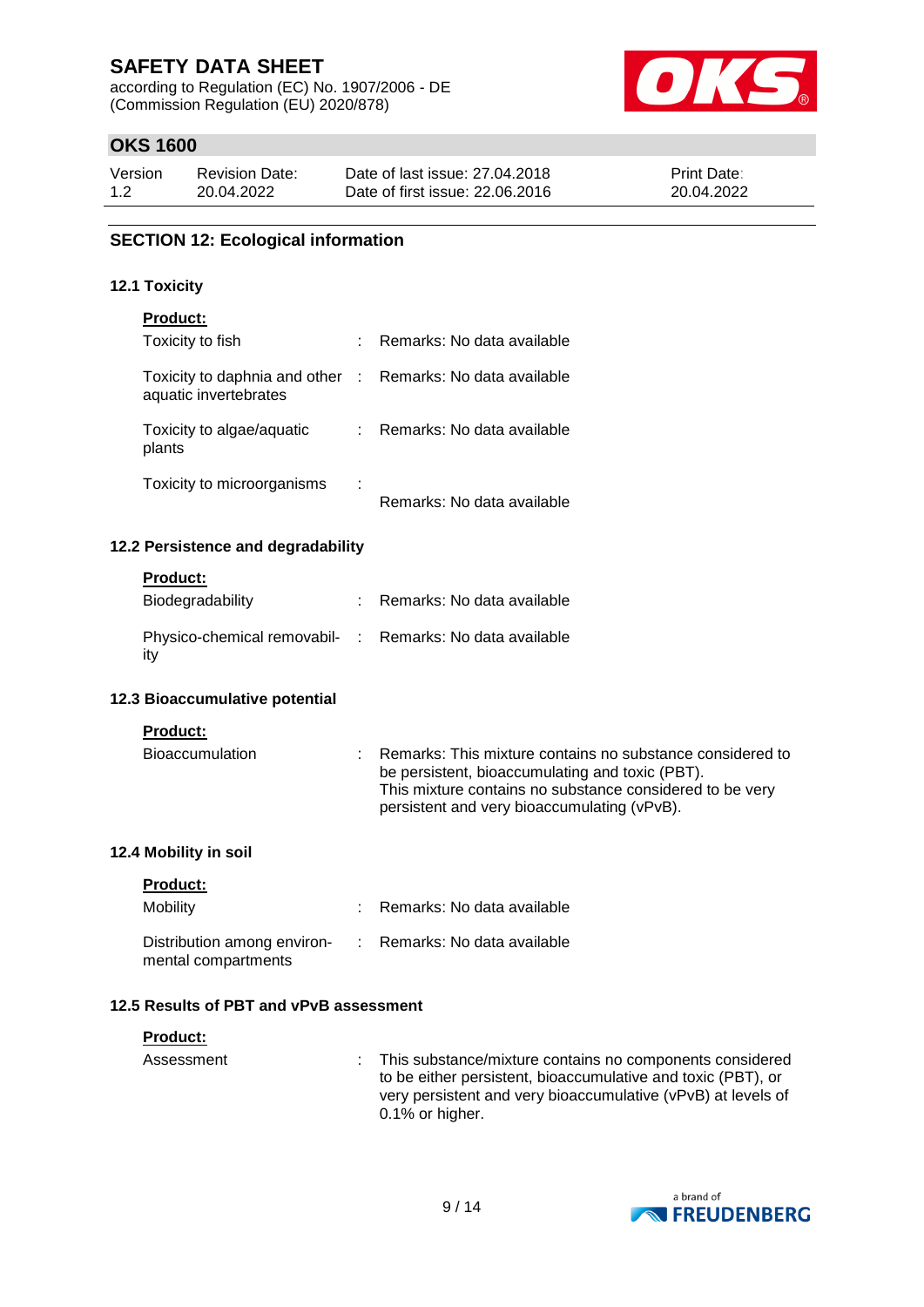according to Regulation (EC) No. 1907/2006 - DE (Commission Regulation (EU) 2020/878)



## **OKS 1600**

| Version | Revision Date: | Date of last issue: 27.04.2018  | <b>Print Date:</b> |
|---------|----------------|---------------------------------|--------------------|
| 1.2     | 20.04.2022     | Date of first issue: 22,06,2016 | 20.04.2022         |

#### **12.6 Endocrine disrupting properties**

#### **Product:**

Assessment : The substance/mixture does not contain components considered to have endocrine disrupting properties according to REACH Article 57(f) or Commission Delegated regulation (EU) 2017/2100 or Commission Regulation (EU) 2018/605 at levels of 0.1% or higher.

#### **12.7 Other adverse effects**

#### **Product:**

| Additional ecological infor- | No information on ecology is available. |
|------------------------------|-----------------------------------------|
| mation                       |                                         |

### **SECTION 13: Disposal considerations**

| 13.1 Waste treatment methods |   |                                                                                                                                                                        |
|------------------------------|---|------------------------------------------------------------------------------------------------------------------------------------------------------------------------|
| Product                      | ÷ | The product should not be allowed to enter drains, water<br>courses or the soil.                                                                                       |
|                              |   | Waste codes should be assigned by the user based on the<br>application for which the product was used.                                                                 |
| Contaminated packaging       | ÷ | Packaging that is not properly emptied must be disposed of as<br>the unused product.<br>Dispose of waste product or used containers according to<br>local regulations. |
|                              |   | The following Waste Codes are only suggestions:                                                                                                                        |
| Waste Code                   | ÷ | unused product<br>07 02 01*, aqueous washing liquids and mother liquors                                                                                                |
|                              |   | uncleaned packagings<br>15 01 10, packaging containing residues of or contaminated<br>by hazardous substances                                                          |

## **SECTION 14: Transport information**

## **14.1 UN number or ID number**

| <b>ADN</b>  | : Not regulated as a dangerous good |
|-------------|-------------------------------------|
| ADR         | : Not regulated as a dangerous good |
| <b>RID</b>  | : Not regulated as a dangerous good |
| <b>IMDG</b> | : Not regulated as a dangerous good |

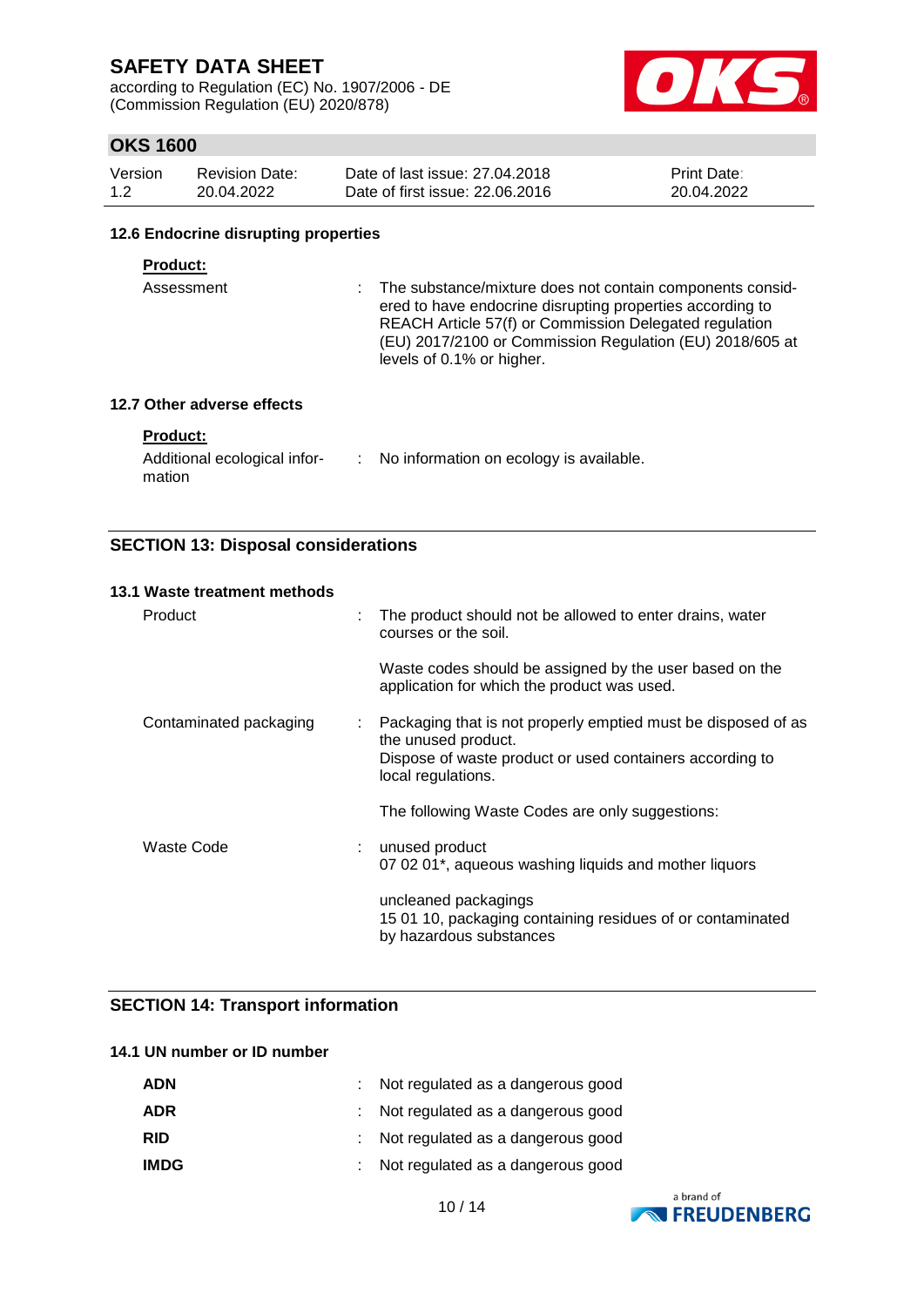**OKS 1600**

Version

according to Regulation (EC) No. 1907/2006 - DE (Commission Regulation (EU) 2020/878)

Date of last issue: 27.04.2018

Revision Date:



Print Date: 20.04.2022

# 1.2 20.04.2022 Date of first issue: 22.06.2016 **IATA** : Not regulated as a dangerous good **14.2 UN proper shipping name ADN** : Not regulated as a dangerous good **ADR** : Not regulated as a dangerous good **RID** : Not regulated as a dangerous good **IMDG** : Not regulated as a dangerous good **IATA** : Not regulated as a dangerous good **14.3 Transport hazard class(es) ADN** : Not regulated as a dangerous good **ADR** : Not regulated as a dangerous good **RID** : Not regulated as a dangerous good **IMDG** : Not regulated as a dangerous good **IATA** : Not regulated as a dangerous good **14.4 Packing group ADN** : Not regulated as a dangerous good **ADR** : Not regulated as a dangerous good **RID** : Not regulated as a dangerous good **IMDG** : Not regulated as a dangerous good **IATA (Cargo)** : Not regulated as a dangerous good **IATA (Passenger)** : Not regulated as a dangerous good **14.5 Environmental hazards**

| <b>ADN</b>  | : Not regulated as a dangerous good |
|-------------|-------------------------------------|
| <b>ADR</b>  | : Not regulated as a dangerous good |
| <b>RID</b>  | : Not regulated as a dangerous good |
| <b>IMDG</b> | : Not regulated as a dangerous good |
|             |                                     |

#### **14.6 Special precautions for user** Not applicable

#### **14.7 Maritime transport in bulk according to IMO instruments**

Remarks : Not applicable for product as supplied.

### **SECTION 15: Regulatory information**

#### **15.1 Safety, health and environmental regulations/legislation specific for the substance or mixture**

REACH - Restrictions on the manufacture, placing on the market and use of certain dangerous substances,

: Not applicable

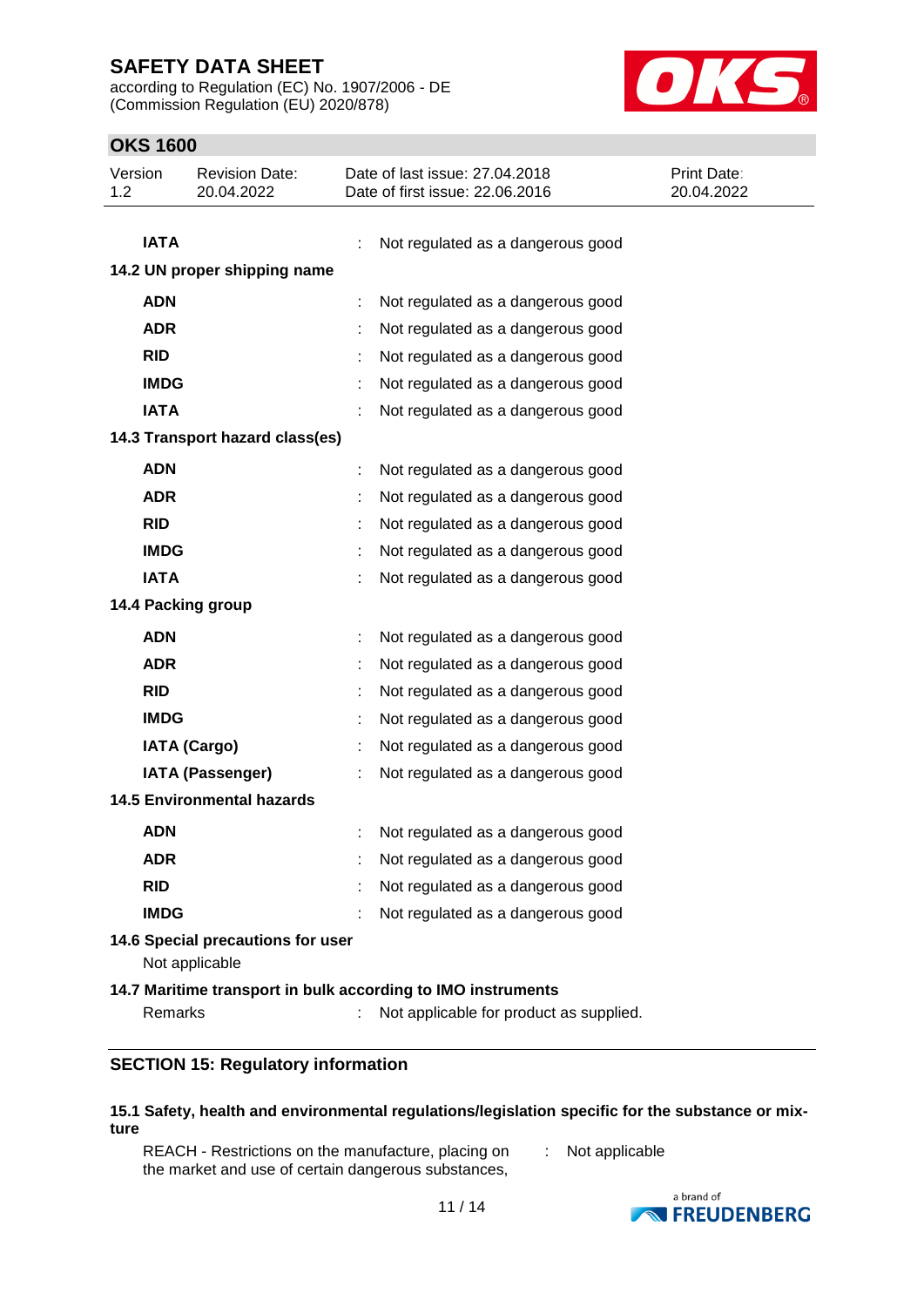**OKS 1600**

according to Regulation (EC) No. 1907/2006 - DE (Commission Regulation (EU) 2020/878)



#### Version 1.2 Revision Date: 20.04.2022 Date of last issue: 27.04.2018 Date of first issue: 22.06.2016 Print Date: 20.04.2022 mixtures and articles (Annex XVII) REACH - Candidate List of Substances of Very High Concern for Authorisation (Article 59). (EU SVHC) : This product does not contain substances of very high concern (Regulation (EC) No 1907/2006 (REACH), Article 57). REACH - List of substances subject to authorisation (Annex XIV) (EU. REACH-Annex XIV) : Not applicable Regulation (EC) No 1005/2009 on substances that deplete the ozone layer (EC 1005/2009) : Not applicable Regulation (EU) 2019/1021 on persistent organic pollutants (recast) (EU POP) : Not applicable Regulation (EC) No 649/2012 of the European Parliament and the Council concerning the export and import of dangerous chemicals (EU PIC) : Not applicable Seveso III: Directive 2012/18/EU of the European Parliament and of the Council on the control of major-accident hazards involving dangerous substances. : Not applicable Water hazard class (Germa- : ny) : WGK 1 slightly hazardous to water Classification according to AwSV, Annex 1 (5.2) TA Luft List (Germany) : Total dust: Not applicable Inorganic substances in powdered form: Not applicable Inorganic substances in vapour or gaseous form: Not applicable Organic Substances: Not applicable Carcinogenic substances: Not applicable Mutagenic: Not applicable Toxic to reproduction: Not applicable Volatile organic compounds : Directive 2010/75/EU of 24 November 2010 on industrial emissions (integrated pollution prevention and control) Not applicable

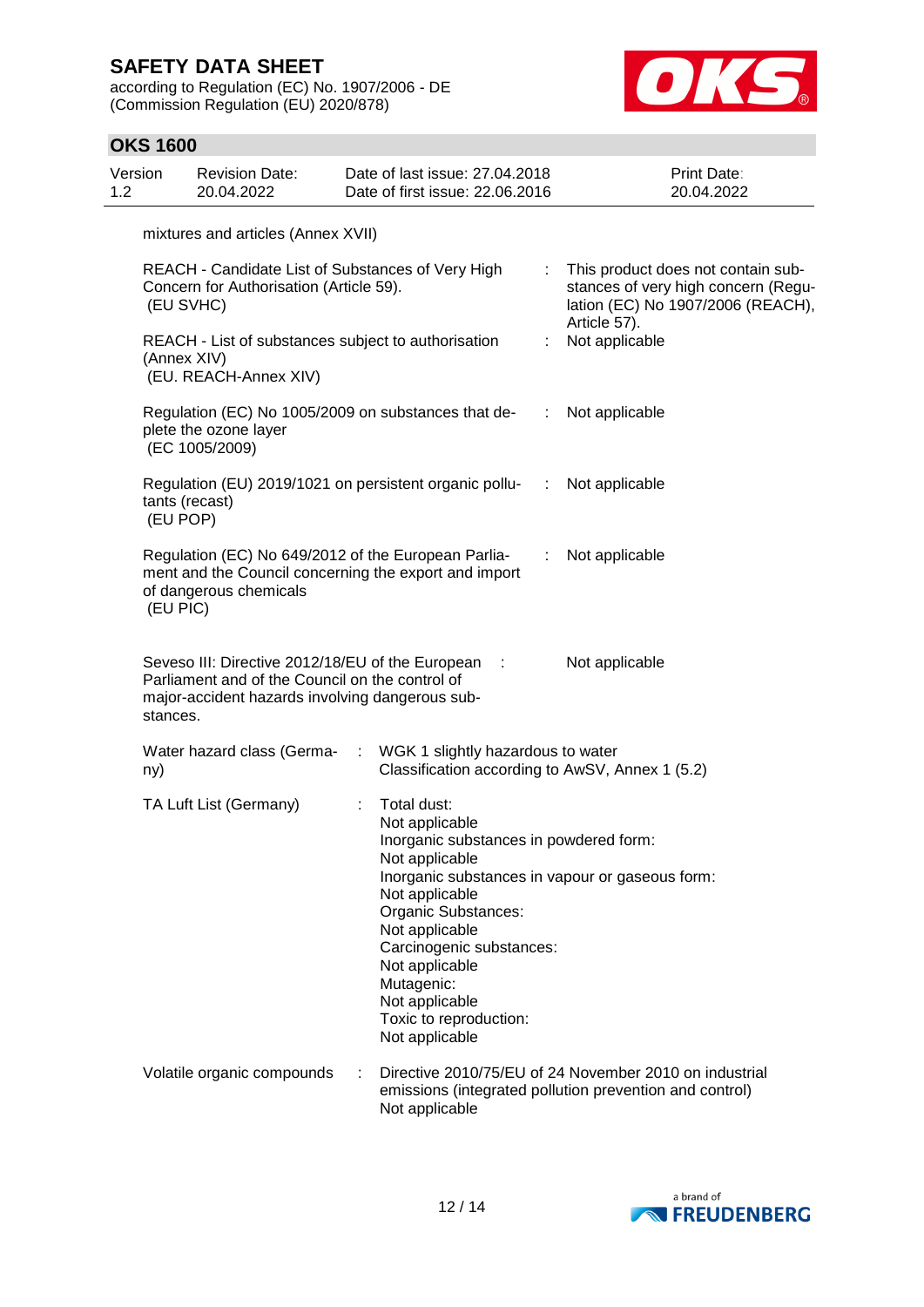according to Regulation (EC) No. 1907/2006 - DE (Commission Regulation (EU) 2020/878)



## **OKS 1600**

| Version | <b>Revision Date:</b> |
|---------|-----------------------|
| 12      | 20.04.2022            |

Date of last issue: 27.04.2018 Date of first issue: 22.06.2016

Print Date: 20.04.2022

#### **15.2 Chemical safety assessment**

This information is not available.

## **SECTION 16: Other information**

#### **Full text of other abbreviations**

ADN - European Agreement concerning the International Carriage of Dangerous Goods by Inland Waterways; ADR - Agreement concerning the International Carriage of Dangerous Goods by Road; AIIC - Australian Inventory of Industrial Chemicals; ASTM - American Society for the Testing of Materials; bw - Body weight; CLP - Classification Labelling Packaging Regulation; Regulation (EC) No 1272/2008; CMR - Carcinogen, Mutagen or Reproductive Toxicant; DIN - Standard of the German Institute for Standardisation; DSL - Domestic Substances List (Canada); ECHA - European Chemicals Agency; EC-Number - European Community number; ECx - Concentration associated with x% response; ELx - Loading rate associated with x% response; EmS - Emergency Schedule; ENCS - Existing and New Chemical Substances (Japan); ErCx - Concentration associated with x% growth rate response; GHS - Globally Harmonized System; GLP - Good Laboratory Practice; IARC - International Agency for Research on Cancer; IATA - International Air Transport Association; IBC - International Code for the Construction and Equipment of Ships carrying Dangerous Chemicals in Bulk; IC50 - Half maximal inhibitory concentration; ICAO - International Civil Aviation Organization; IECSC - Inventory of Existing Chemical Substances in China; IMDG - International Maritime Dangerous Goods; IMO - International Maritime Organization; ISHL - Industrial Safety and Health Law (Japan); ISO - International Organisation for Standardization; KECI - Korea Existing Chemicals Inventory; LC50 - Lethal Concentration to 50 % of a test population; LD50 - Lethal Dose to 50% of a test population (Median Lethal Dose); MARPOL - International Convention for the Prevention of Pollution from Ships; n.o.s. - Not Otherwise Specified; NO(A)EC - No Observed (Adverse) Effect Concentration; NO(A)EL - No Observed (Adverse) Effect Level; NOELR - No Observable Effect Loading Rate; NZIoC - New Zealand Inventory of Chemicals; OECD - Organization for Economic Co-operation and Development; OPPTS - Office of Chemical Safety and Pollution Prevention; PBT - Persistent, Bioaccumulative and Toxic substance; PICCS - Philippines Inventory of Chemicals and Chemical Substances; (Q)SAR - (Quantitative) Structure Activity Relationship; REACH - Regulation (EC) No 1907/2006 of the European Parliament and of the Council concerning the Registration, Evaluation, Authorisation and Restriction of Chemicals; RID - Regulations concerning the International Carriage of Dangerous Goods by Rail; SADT - Self-Accelerating Decomposition Temperature; SDS - Safety Data Sheet; SVHC - Substance of Very High Concern; TCSI - Taiwan Chemical Substance Inventory; TECI - Thailand Existing Chemicals Inventory; TRGS - Technical Rule for Hazardous Substances; TSCA - Toxic Substances Control Act (United States); UN - United Nations; vPvB - Very Persistent and Very Bioaccumulative

#### **Further information**

This safety data sheet applies only to products as originally packed and labelled. The information contained therein may not be reproduced or modified without our express written permission. Any forwarding of this document is only permitted to the extent required by law. Any further, in particular public, dissemination of the safety data sheet (e.g. as a document for download from the Internet) is not permitted without our express written consent. We provide our customers with amended safety data sheets as prescribed by law. The customer is responsible for passing on safety data sheets and any amendments contained therein to its own customers, employees and other users of the product. We provide no guarantee that safety data sheets received by users